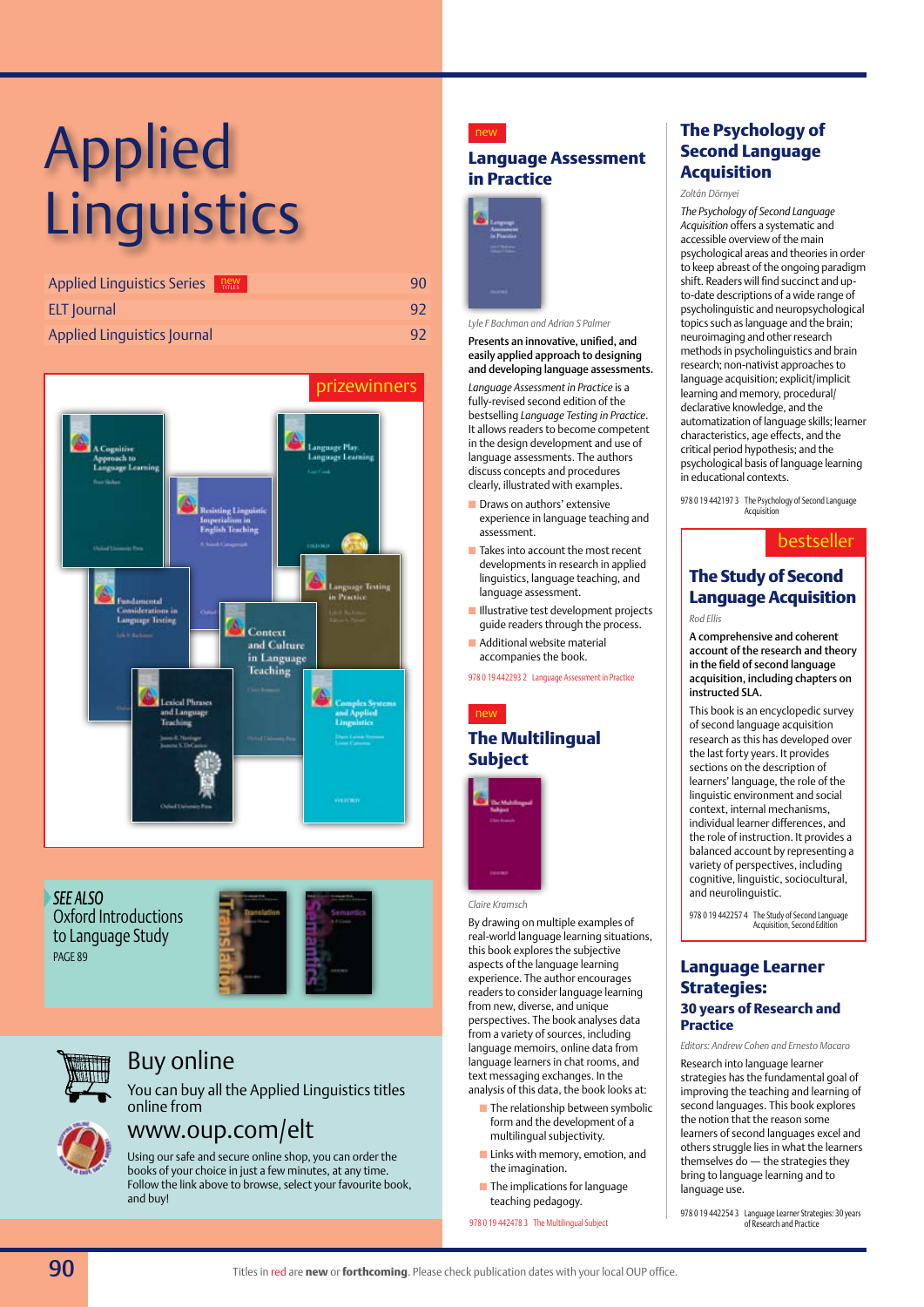### **Conversational Interaction in Second Language Acquisition A Series of Empirical Studies**

*Editor: Alison Mackey* 

This edited series of empirical studies examines the link between interaction and second language learning. The studies provide readers with insights into a wide variety of issues at the centre of current research into the relationship between conversational interaction and second language learning outcomes.

978 0 19 442249 9 Conversational Interaction in Second Language Acquisition: A Series of Empirical Studies

### **Form-focused Instruction and Teacher Education Studies in Honour of Rod Ellis**

*Editors: Sandra Fotos and Hossein Nassaji* 

An overview of form-focused instruction as an option for second language grammar teaching. It combines theoretical concerns, classroom practices, and teacher education.

978 0 19 442250 5 Form-focused Instruction and Teacher Education

### **Analysing Learner Language**

*Rod Ellis and Gary Barkhuizen*

A clear and accessible introduction to the main methods of analysing samples of learner language. It examines the theoretical and research bases for the different methods, giving an introduction to the field of second language acquisition research.

Recommended for students on postgraduate courses in TESOL or Applied Linguistics, or for teachers wishing to do action research to find out more about how learners learn language.

978 0 19 431634 7 Analysing Learner Language

# **Literacy and Second**

**Language Oracy**  *Martha Bigelow and Elaine Tarone, with Kit Hansen* 

Learners who cannot decode alphabetic script have been left out of the SLA research enterprise, at considerable cost to our understanding of the human capacity for language learning. This book offers research evidence documenting the significant impact of low literacy skill on adolescents' processing of oral L2 input and acquisition. Together with a large body of closely related research in cognitive psychology, the findings lead to a startling conclusion: processing skills that have been assumed to be universal human traits appear instead to be a product of learners' experience with alphabetic print literacy.

### **Task-based Language Learning and Teaching**

#### **Shortlisted for the Ben Warren** Prize

### *Rod Ellis*

An exploration of the relationship between research, teaching, and tasks, and clarification of the issues raised by recent work in this field. The book shows how research and task-based teaching can mutually inform each other and illuminate the areas of taskbased course design, methodology, and assessment. The author brings an accessible style and broad scope to an area of contemporary importance to both SLA and language pedagogy.

978 0 19 442159 1 Task-based Language Learning and Teaching

### **Understanding Second Language Acquisition**

Winner BAAL Book Prize

*Rod Ellis*

In this authoritative survey Rod Ellis examines different theories of second language acquisition and the critical reactions to them.

978 0 19 437081 3 Understanding Second Language Acquisition

# **SLA Research and Language Teaching**

*Rod Ellis*

The author sees the four main roles of SLA researchers as developing relevant theories, conducting their own classroom research, making research accessible to teachers, and facilitating action research.

978 0 19 437215 2 SLA Research and Language Teaching

### **Sociocultural Theory and the Genesis of Second Language Development**

*James P Lantolf and Steven L Thorne*

Integrates theory, research, and practice on the learning of second and foreign languages as informed by sociocultural and activity theory. It familiarizes students, teachers, and other researchers who do not work within the theory with its principal claims and constructs, in particular as they relate to second language research. The book also describes and illustrates the use of activity theory to support practical and conceptual innovations in second language education.

978 0 19 442181 2 Sociocultural Theory and the Genesis of Second Language Development

### **Formulaic Language: Pushing the Boundaries**

#### *Alison Wray*

Examines how formulaic language ('lexical chunks') is used in a variety of real-life situations.

Presents a framework for examining the existence and function of formulaic language and tests it extensively against language data within a wide variety of language samples. Formulaic language is a fast-growing area of applied linguistic research, and the author is a key figure in this field.

978 0 19 442245 1 Formulaic Language: Pushing the Boundaries

### **Language Testing in Practice**

Winner MLA Kenneth W Mildenberger Prize

*Lyle F Bachman and Adrian S Palmer*

Relates language testing practice to current views of communicative language teaching and testing. It builds on the theoretical background expounded in Bachman's *Fundamental Considerations in Language Testing* and examines the design, planning, and organization of tests.

978 0 19 437148 3 Language Testing in Practice

### **Fundamental Considerations in Language Testing**

Winner MLA

*Lyle F Bachman*

A clear and authoritative discussion of the basic concerns which underlie the development and use of language tests, and a synthesis of research on testing.

978 0 19 437003 5 Fundamental Considerations in Language Testing

### **English as a Lingua Franca: Attitude and Identity**

*Jennifer Jenkins*

From the perspective of the speakers themselves, this is the first book to explore attitudes towards ELF in general and ELF accents in particular, their effects on ELF speakers' identities, and ways in which the problems can be addressed in teacher education, English language testing, and ELT materials.

978 0 19 442237 6 English as a Lingua Franca: Attitude and Identity

### **The Struggle to Teach English as an International Language**

*Adrian Holliday*

This book is about the worlds and conflicts of TESOL teachers and researchers whose professional lives are both enriched and problematized by the cultural and political interfaces created by working with an international language. Central to this discussion is the balance of power in classroom and curriculum settings, the relationship between language, culture, and discourse, and the change in the ownership of English.

The readers will be students in Applied Linguistics, researchers, teachers of ESOL, and academics.

978 0 19 442184 3 The Struggle to Teach English as an

### **Individual Freedom in Language Teaching**

Shortlisted for the Ben Warren Prize

Shortlisted for the BAAL Book Prize

*Christopher Brumfit*

The author examines the roles of teachers and learners and the approaches that education professionals should develop in support of learners.

The book considers the roles of literature and culture, as well as language policy in relation to learners' rights, and attempts to outline a humane and realistic philosophy for language teaching.

978 0 19 442174 4 Individual Freedom in Language Teaching

### **The Phonology of English as an International Language**

Shortlisted for the BAAL Book Prize

Ø Highly Commended English-Speaking Union's Duke of Edinburgh Book Competition

Shortlisted for the British Council Innovation Awards

#### *Jennifer Jenkins*

This book advocates a new approach to pronunciation teaching, in which the goal is mutual intelligibility among nonnative speakers rather than imitating native speakers. It will be of interest to all teachers of English as an international language, especially Business English.

978 0 19 442164 5 The Phonology of English as an International Language

978 019 442300 7 Literacy and Second Language Oracy

Kenneth W Mildenberger Prize